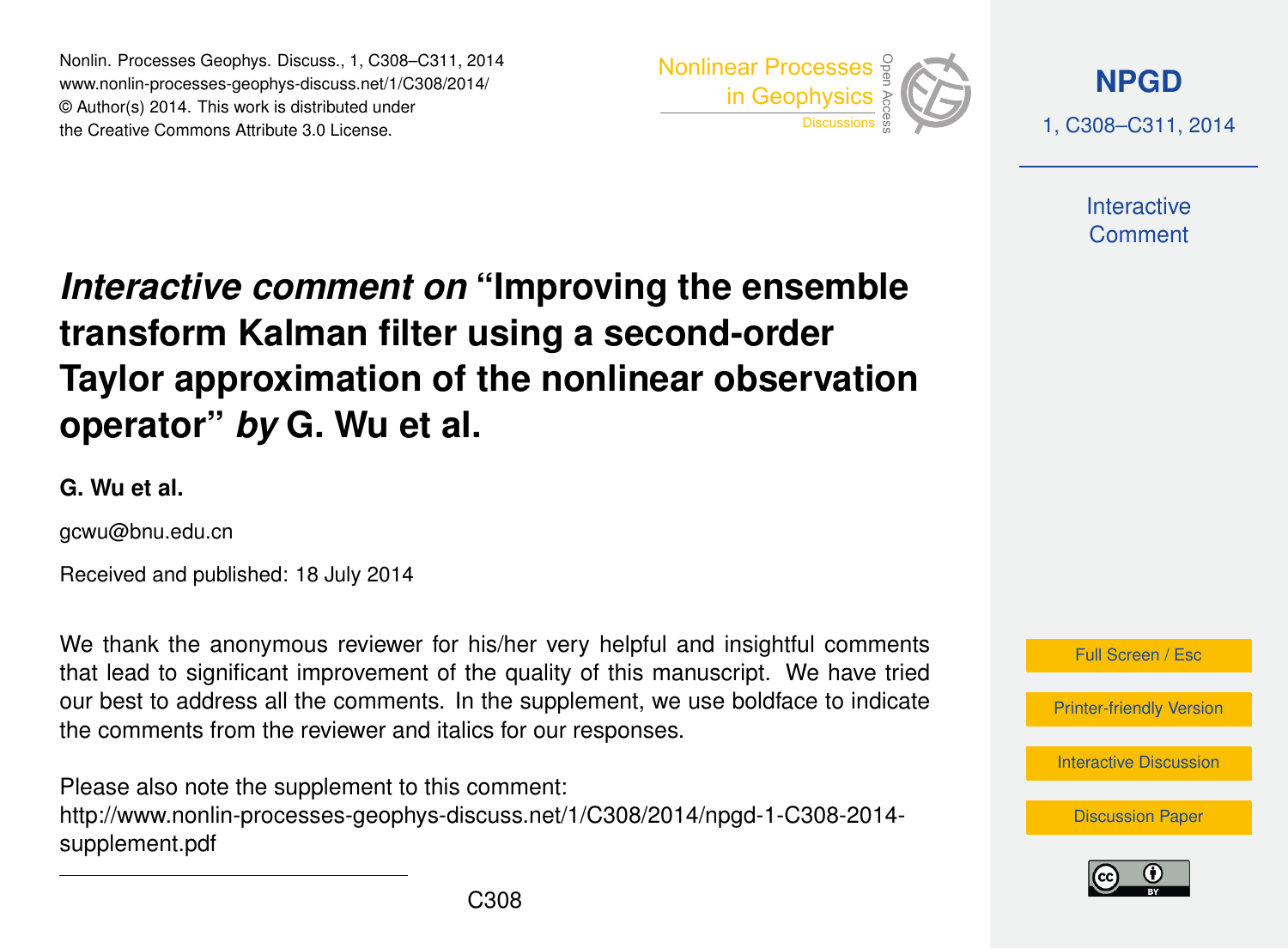## **[NPGD](http://www.nonlin-processes-geophys-discuss.net)**

1, C308–C311, 2014

Interactive **Comment** 

Full Screen / Esc

[Printer-friendly Version](http://www.nonlin-processes-geophys-discuss.net/1/C308/2014/npgd-1-C308-2014-print.pdf)

[Interactive Discussion](http://www.nonlin-processes-geophys-discuss.net/1/543/2014/npgd-1-543-2014-discussion.html)

[Discussion Paper](http://www.nonlin-processes-geophys-discuss.net/1/543/2014/npgd-1-543-2014.pdf)

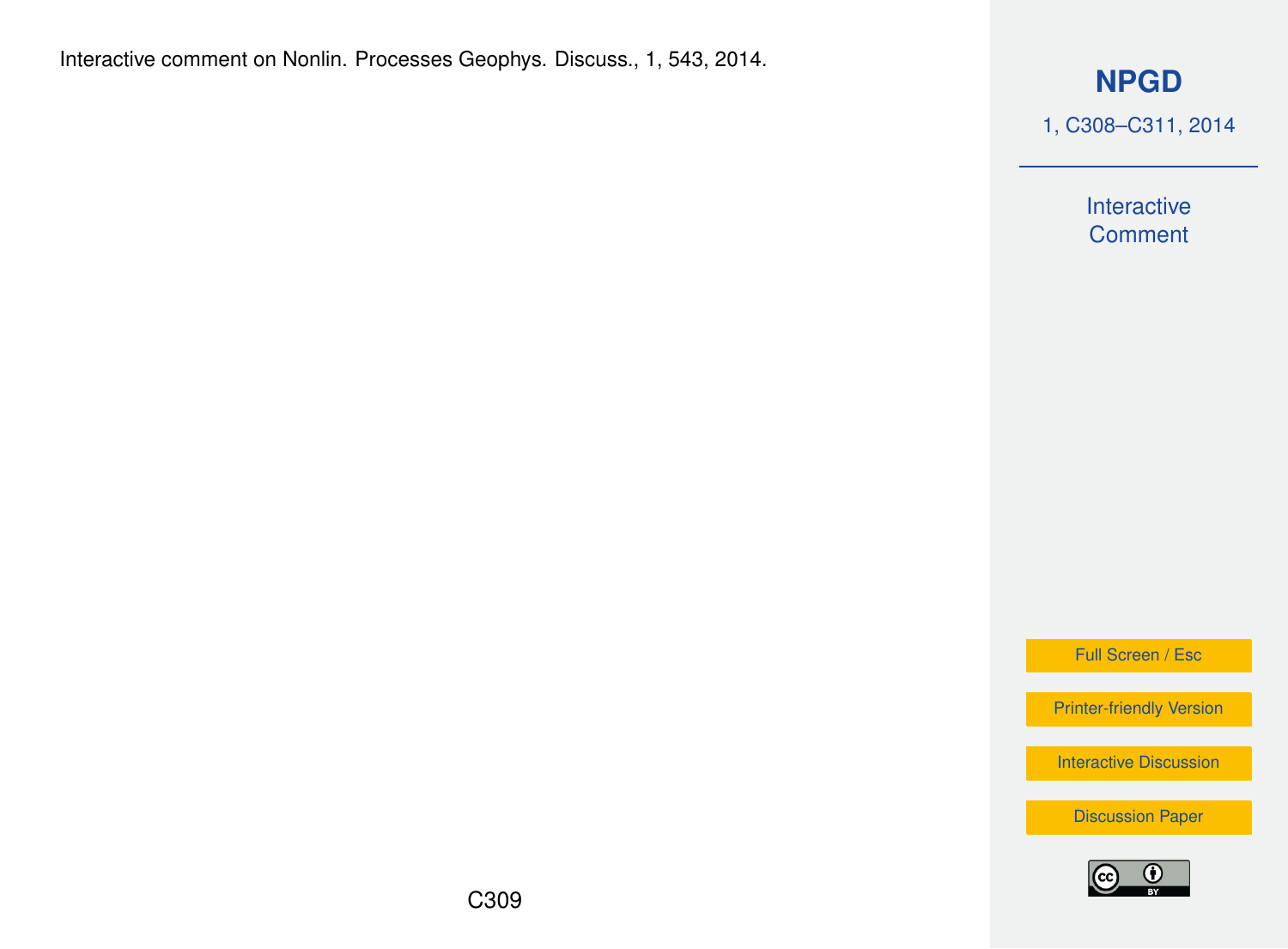## **[NPGD](http://www.nonlin-processes-geophys-discuss.net)**

1, C308–C311, 2014

Interactive **Comment** 

Full Screen / Esc

[Printer-friendly Version](http://www.nonlin-processes-geophys-discuss.net/1/C308/2014/npgd-1-C308-2014-print.pdf)

[Interactive Discussion](http://www.nonlin-processes-geophys-discuss.net/1/543/2014/npgd-1-543-2014-discussion.html)

[Discussion Paper](http://www.nonlin-processes-geophys-discuss.net/1/543/2014/npgd-1-543-2014.pdf)